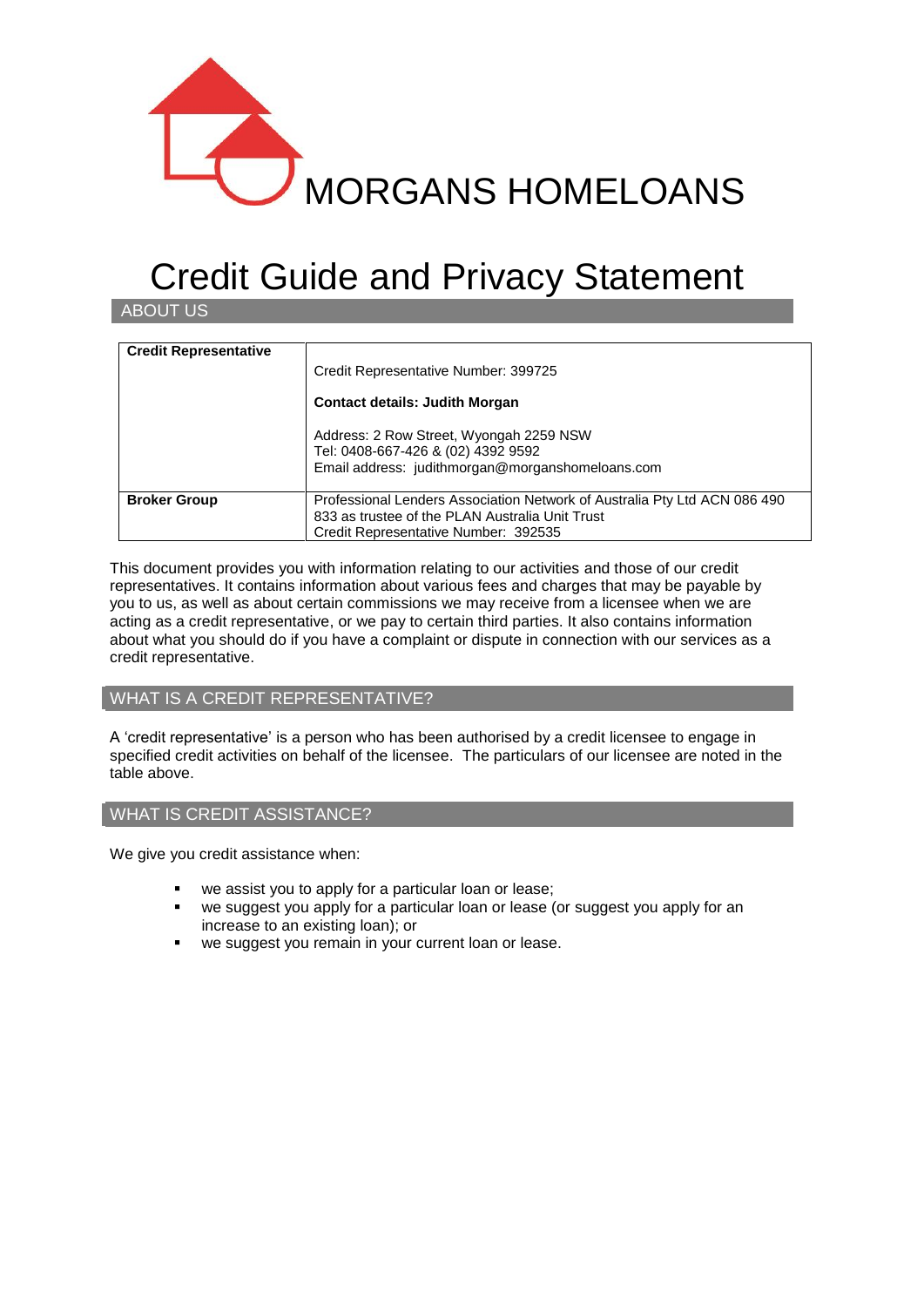#### THE ASSESSMENT WE NEED TO DO BEFORE GIVING YOU CREDIT ASSISTANCE

Before we provide credit assistance to you, we assess whether the particular loan or lease is suitable for you. To do this, we need to make reasonable inquiries and verify that:

- the loan or lease or increase will meet your requirements and objectives; and
- you can meet the proposed repayments.

We won't be able to give you credit assistance if our assessment shows that:

- you won't be able to meet the proposed repayments without substantial hardship; or
- the loan or lease won't meet your requirements or objectives.

## GETTING A COPY OF OUR ASSESSMENT

If we provide you with credit assistance, you can ask us for a copy of our assessment any time up to 7 years after we provide you with a credit assistance quote. To request a copy please contact us. We will provide you with a copy:

- within 7 business days after the day we receive your request provided you make the request within 2 years of the date of our credit assistance quote; or
- otherwise, within 21 business days after the day we receive your request.

#### INFORMATION ABOUT THE LICENSEE AND ITS CREDIT REPRESENTATIVES

We act as a credit representative of the licensee. The particulars of our licensee are noted in the table above. We are authorised to engage in credit activities including providing credit assistance and acting as an intermediary on its behalf.

Subject to meeting credit criteria, we are able to assist you to obtain loans and leases for you from a broad range of lenders and lessors through our Broker Group.

The following are the Top 6 residential lenders and % of business written in the previous financial year:

- Commonwealth Bank
- ING Direct
- ANZ
- Members Equity
- AMP
- St George

## **OWNERSHIP**

We obtain mortgage aggregation services from the Broker Group. The Broker Group is a member of the National Australia Bank Group. The Broker Group provides services at arm's-length to our business which include IT systems, loan information and lodgement systems, training and development, commission processing, conferences and professional development events, and assistance with regulatory and compliance obligations. In consideration of the services the Broker Group gives us, we pay fees to the Broker Group or the Broker Group retains some of the commission panel lenders pay on loans we arrange. We have access to Broker Group panel of lenders including NAB Group and Broker Group branded products.

Our business is owned and managed independently from the Broker Group and National Australia Bank Limited (NAB).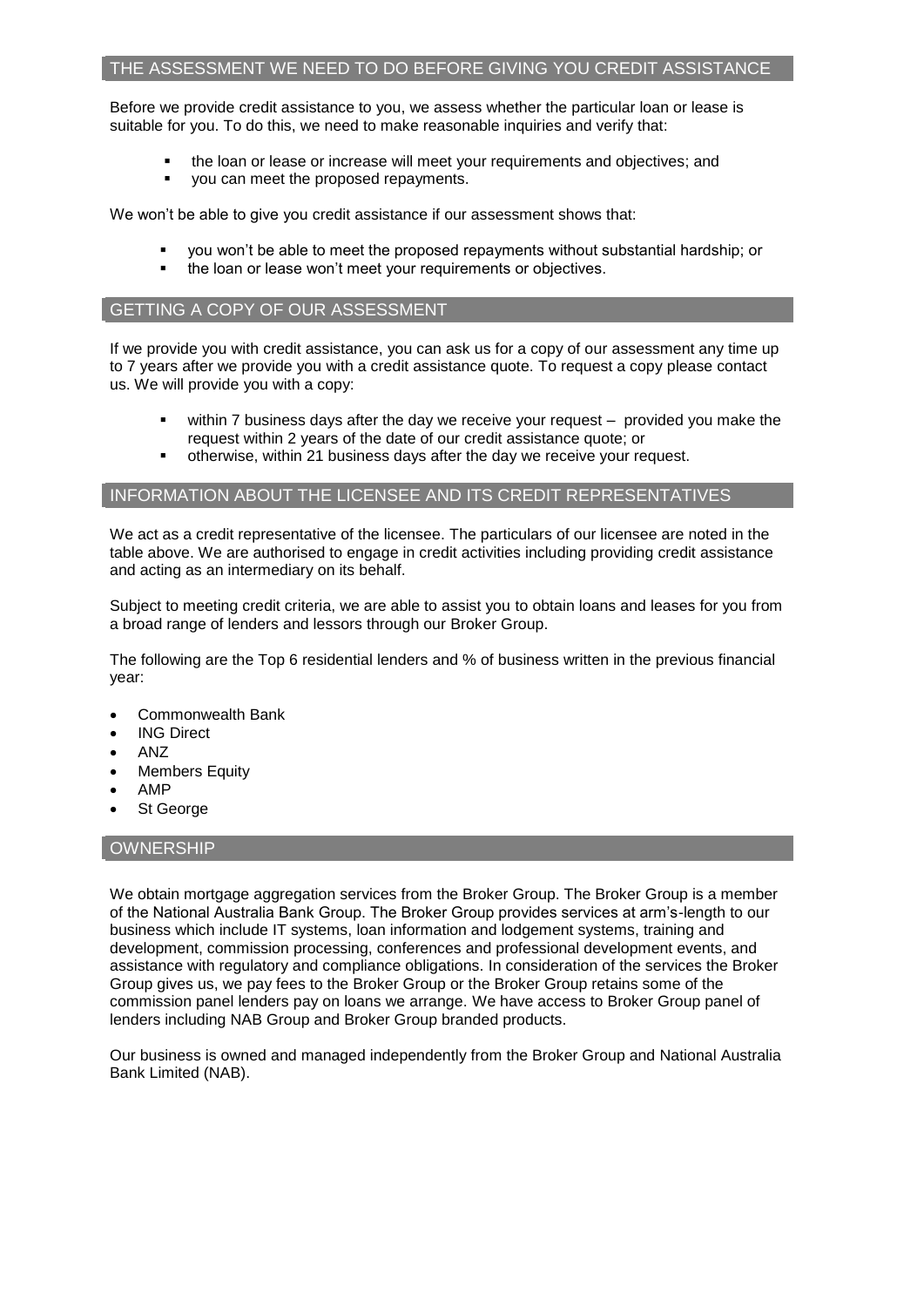# **FEES AND CHARGES**

# FEES PAYABLE FOR THE PROVISION OF CREDIT ASSISTANCE

We do not charge a fee for providing credit assistance or associated with providing credit assistance.

# FEES PAYABLE IN RELATION TO ACTING AS A CREDIT REPRESENTATIVE

We may receive remuneration from our Broker Group. We do not charge you any fees or charges in relation to acting as a credit representative.

## OTHER FEES AND CHARGES

You may have to pay other fees and charges (such as an application fees, valuation fees and other fees) to the lender, lessor or other parties. You should review the disclosure documents and your loan contract or lease for further details of any such fees and charges.

# **COMMISSIONS**

#### COMMISSIONS WE RECEIVE FROM OUR LICENSEE

The Broker Group receives commissions from lenders and lessors and pays us commission in relation to loan contracts or leases for which we act as a credit representative and provide credit assistance. The total amount of commission we may receive in relation to your loan or lease may vary depending on the lender or lessor, the term, the features, the amount of the loan or lease you ultimately choose and the amount and timing of the repayments that you make.

#### Loan Contracts such as Home Loans, Investment Property Loans

Upfront commission payable by lenders in relation to home loans and investment property loans is calculated as a percentage of the loan amount and is generally in the range of 0.55% and 0.77% of the loan amount. It is usually paid after settlement of the loan.

Trail commission payable by lenders in relation to home loans and investment property loans is generally calculated regularly (monthly, quarterly, bi-monthly or annually) on the outstanding loan balance and is paid in arrears. The trail commission payable by lenders is generally in the range of 0.1650% per annum and 0.2750% per annum of the outstanding loan amount.

#### VOLUME BONUS ARRANGEMENTS

We and our Broker Group do not receive any volume based benefit for residential home loan products. However, from time to time we or the Broker Group may receive a benefit, directly by way of cash bonus or additional commissions or indirectly by way of training, professional development days or sponsorship, if we or the Broker Group write a particular volume of loans offered by lenders for products such as commercial and lease products.

#### COMMISSIONS PAYABLE BY US

If a third party has introduced you to us or referred you to us, we may pay them a commission or a fee. More detail about those payments will be set out in the credit proposal disclosure document we will give to you before we provide you with credit assistance.

We may obtain referrals from a range of sources, including real estate agents, accountants, financial planners or other people.

Further information about referral commissions, including our reasonable estimate of the amount of any commission payable and how it is calculated is available from us on request and will be included in the credit proposal disclosure we will supply to you when we provide you with our credit assistance.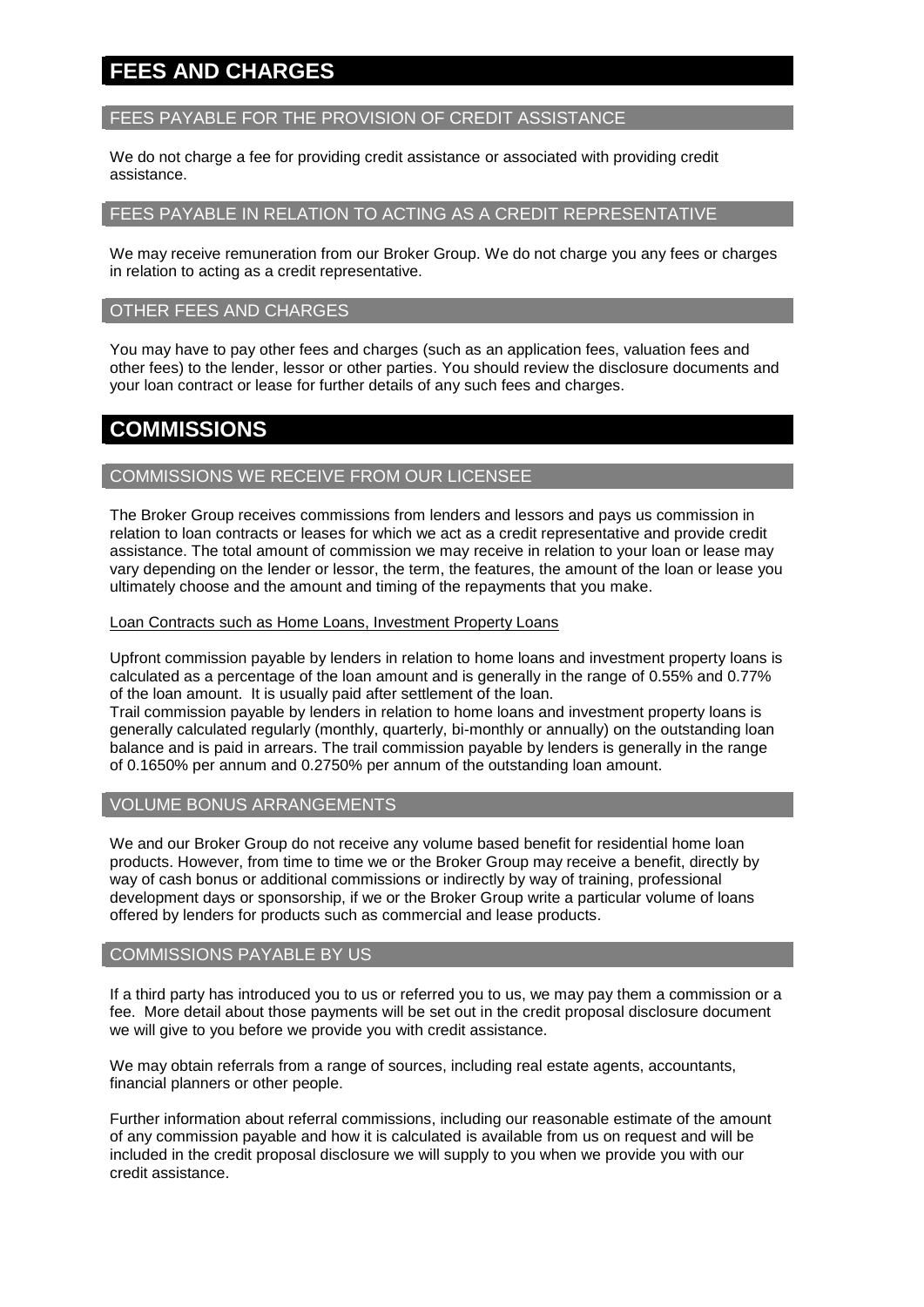# **DISPUTES OR COMPLAINTS**

# WHAT TO DO IF YOU HAVE A DISPUTE OR COMPLAINT?

We are committed to providing our customers with the best possible service. If at any time we have not met our obligations – or you have a complaint about any of our services – please inform us so we can work towards a resolution. We will endeavour to deal with your complaint promptly, thoroughly and fairly.

#### HOW TO MAKE A COMPLAINT AND THE COMPLAINTS PROCESS?

If you have a complaint, we request you follow these steps:

- 1. If your complaint is about your loan, in the first instance please contact your lender or credit assistance provider.
- 2. If your complaint has not been resolved to your satisfaction within 5 business days or if your loan is about the services we give you, please contact the Licensee as listed in the table above.

# THIRD PARTY PRODUCTS OR SERVICES

If your complaint relates to a product or service acquired through a third party (for example, a lender) we may ask you to contact the relevant third party. They will deal with your complaint under their complaints resolution process.

If you are not satisfied with the resolution of your complaint by the third party under their complaints resolution process, you are entitled to have your dispute considered by their External Dispute Resolution Scheme. Please contact the third party for further details.

#### KEEPING YOU INFORMED

Our Complaints Area will acknowledge receipt of your complaint within five business days. If unable to resolve the complaint/dispute to your satisfaction within five business days, they will write to you advising the procedures we will follow in investigating and handling your complaint.

Within 45 calendar days from the date you lodged the complaint with us, we will write to you advising you the outcome of the investigation and the reason/s for our decision, or if required, we will inform you if more time is needed to complete the investigation.

## STILL NOT SATISFIED?

If you do not think we have resolved your complaint to your satisfaction, you may take the matter – free of charge – to the relevant External Disputes Resolution Scheme (provided it is within the scheme's terms of reference) as detailed below. You may also refer the matter to the relevant External Disputes Resolution Scheme at any time, but if our internal process is still in progress, they may request that our internal processes be complete before considering the matter further.

Our external dispute resolution service provider is

- the Australian Financial Complaints Authority (AFCA), which can be contacted via:
	- Online: [www.afca.org.au](http://www.afca.org.au/)
	- Email: [info@afca.org.au](mailto:info@afc.org.au)
	- Phone: 1800 931 678
	- Mail: GPO Box 3 Melbourne VIC 3001

Our licensee's external dispute resolution service provider is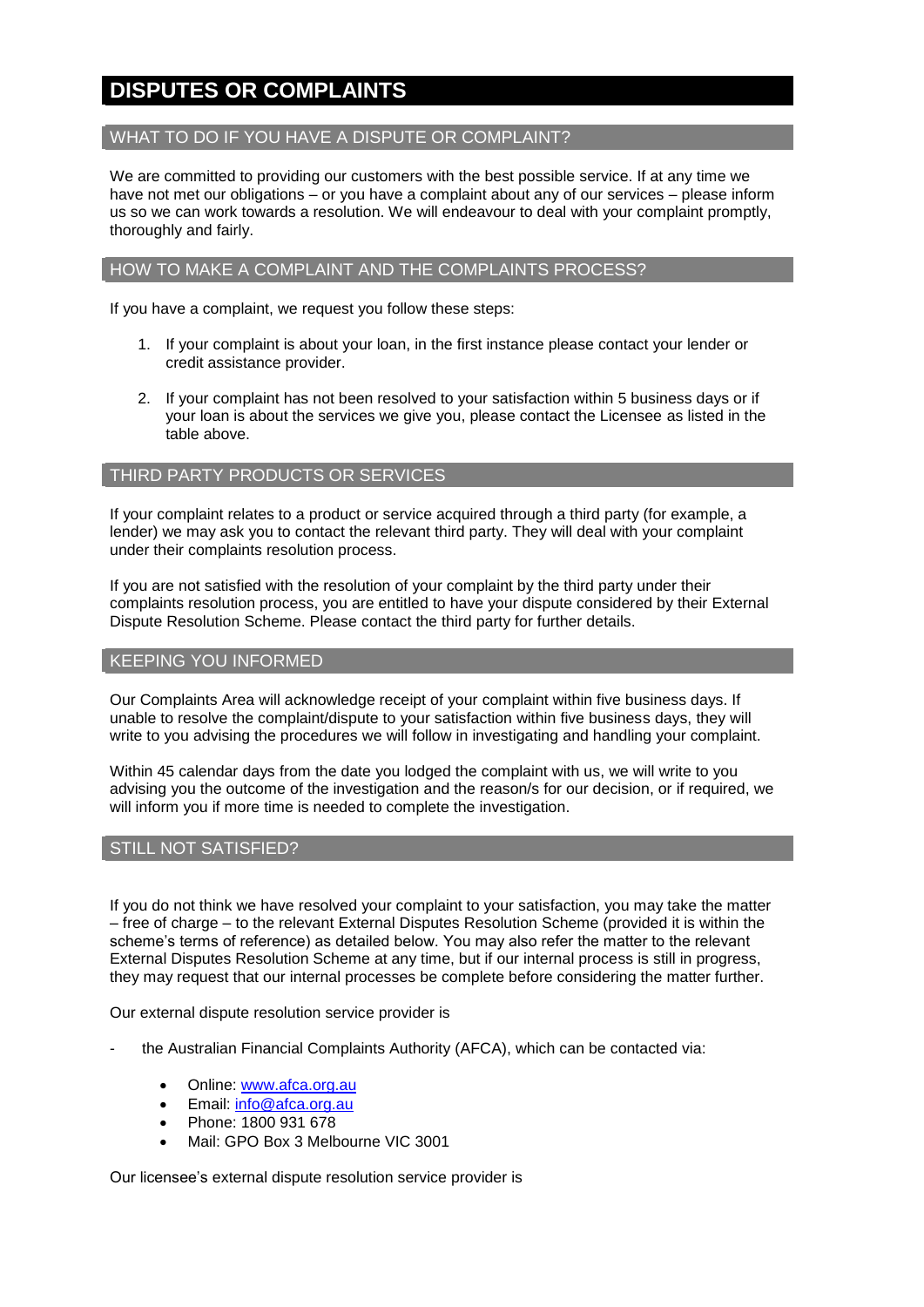- the Australian Financial Complaints Authority (AFCA), which can be contacted via:
	- Online: [www.afca.org.au](http://www.afca.org.au/)
	- Email: [info@afca.org.au](mailto:info@afc.org.au)
	- Phone: 1800 931 678
	- Mail: GPO Box 3 Melbourne VIC 3001

# **OTHER DISCLOSURES**

# BROKER BENEFITS DISCLOSURES

In line with industry reforms, I am required to keep a register of benefits received from any lenders or aggregators to the value of \$100 or more which is kept current (over a rolling 12 month period and housed for 3 years). In the interest of transparency and good customer outcomes, an applicant may request a copy of this register to ensure there are no lender conflicts.

#### TIERED SERVICING DISCLOSURES

We have access to service programs available from some residential home loan providers. We access these services based on a number of measures. These programs promote preferential services to a customer and do not entitle us to additional payments or commissions or to preferential customer discounts.

# **PRIVACY STATEMENT**

# ABOUT US

We need to collect personal information about you to provide you with our broking & related services. This privacy statement tells you how we collect your information, what we use the information for and who we share the information with. If we collect information that can be used to identify you, we will take reasonable steps to notify you of that collection.

#### **How information is collected from you**

We will collect your information from you directly whenever we can, like from enquiries we make of you when you seek credit assistance from us. We may verify that information from sources referred to in the responses to those enquiries or in this privacy statement.

#### **How information is collected from other sources**

Sometimes we will collect information about you from other sources as the Privacy Act 1988 permits. We will do this only if it's reasonably necessary to do so, for example, where:

- we collect information from third parties about a loan or lease in relation to which you seek our services;
- we can't get hold of you and we rely on public information (for example, from public registers or social media) or made available by third parties to update your contact details; or
- we exchange information with your legal or financial advisers or other representatives.

#### **When the law authorises or requires collection of information**

Some law may require us to collect personal information about you. For example, we may require your information to verify your identity under Australian Anti-Money Laundering law.

#### **How your information may be used**

We may use your information for purposes including:

- giving you credit assistance;
- giving you information about loan products or related services including help, guidance and advice;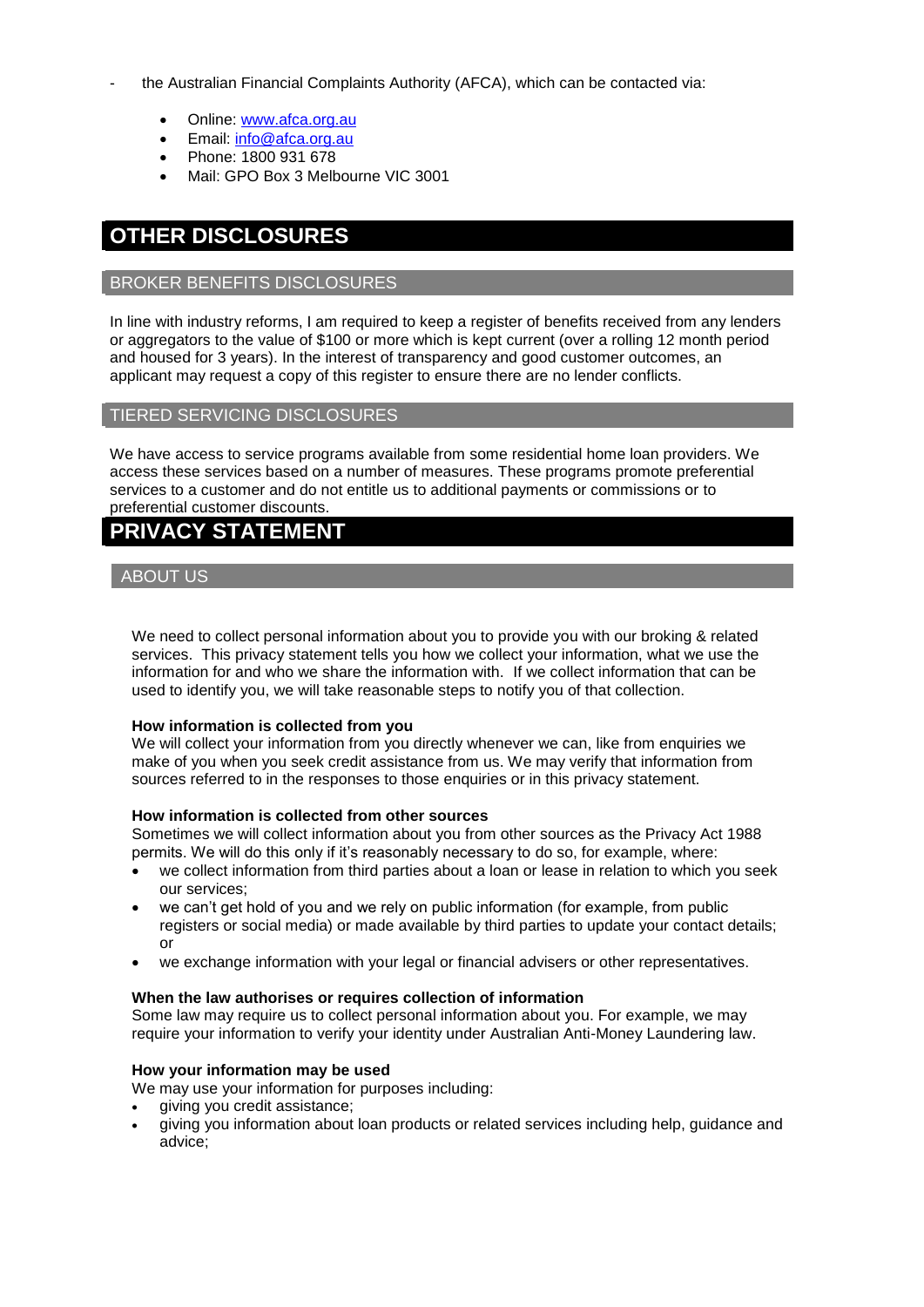- considering whether you are eligible for a loan or lease or any related service you requested including identifying or verifying you or your authority to act on behalf of a customer;
- assisting you to prepare an application for a lease or a loan;
- administering services we provide, for example, to answer requests or deal with complaints;
- administering payments we receive, or any payments we make, relating to your loan or lease;
- telling you about other products or services we make available and that may be of interest to you, unless you tell us not to;
- identifying opportunities to improve our service to you and improving our service to you;
- telling you about other suppliers, with whom we have arrangements, that supply goods or services that may be of interest to you;
- allowing us to run our business efficiently and perform general administrative tasks;
- preventing or investigating any fraud or crime or any suspected fraud or crime;
- as required by law, regulation or codes binding us; and
- any purpose to which you have consented.

You can let us know at any time if you no longer wish to receive direct marketing offers from us. We will process your request as soon as practicable.

# **What happens if you don't provide information?**

If you don't provide your information to us, it may not be possible to:

- assist in finding a loan or lease relevant to your circumstances;
- verify your identity or protect against fraud; or
- let you know about products or services that might be suitable for your financial needs.

# **Sharing Your Information**

# **General**

We may use and share your information with other organisations for any purpose described above.

# Sharing with your representatives and referees

We may share your information with:

- your representative or any person acting on your behalf (for example, lawyers, settlement agents, accountants or real estate agents); and
- your referees, like your employer, to confirm details about you.

## Sharing with third parties

We may share your information with third parties in relation to services we provide to you or goods or services in which we reasonably consider you may be interested. Those third parties may include:

 the Broker Group through whom we submit loan or lease applications to lenders or lessors on the Broker Group's panel. You can access the Broker Group's privacy notice at [www.planaustralia.com.au/privacy-](http://www.planaustralia.com.au/privacy)policy It sets out how that Broker Group manages your personal information and where you can

find its privacy policy;

- if we are not an Australian Credit Licence holder, the Australian Credit Licence holder that authorises us to engage in credit activities. Our credit guide will tell you who that Australian Credit Licence holder is. If it is BLSSA Pty Ltd (BLSSA), you can view BLSSA's privacy notice at the same internet address as the Broker Group's privacy notice. It sets out how BLSSA manages your personal information and where you can find its privacy policy;
- referrers that referred your business to us;
- financial services suppliers with whom we have arrangements;
- valuers;
- lenders, lessors, lender's mortgage insurers and other loan or lease intermediaries;
- organisations, like fraud reporting agencies, that may identify, investigate and/or prevent fraud, suspected fraud, crimes, suspected crimes, or other misconduct;
- government or regulatory bodies as required or authorised by law. In some instances, these bodies may share the information with relevant foreign authorities;
- guarantors and prospective guarantors of your loan or lease;
- service providers, agents, contractors and advisers that assist us to conduct our business for purposes including, without limitation, storing or analysing information;